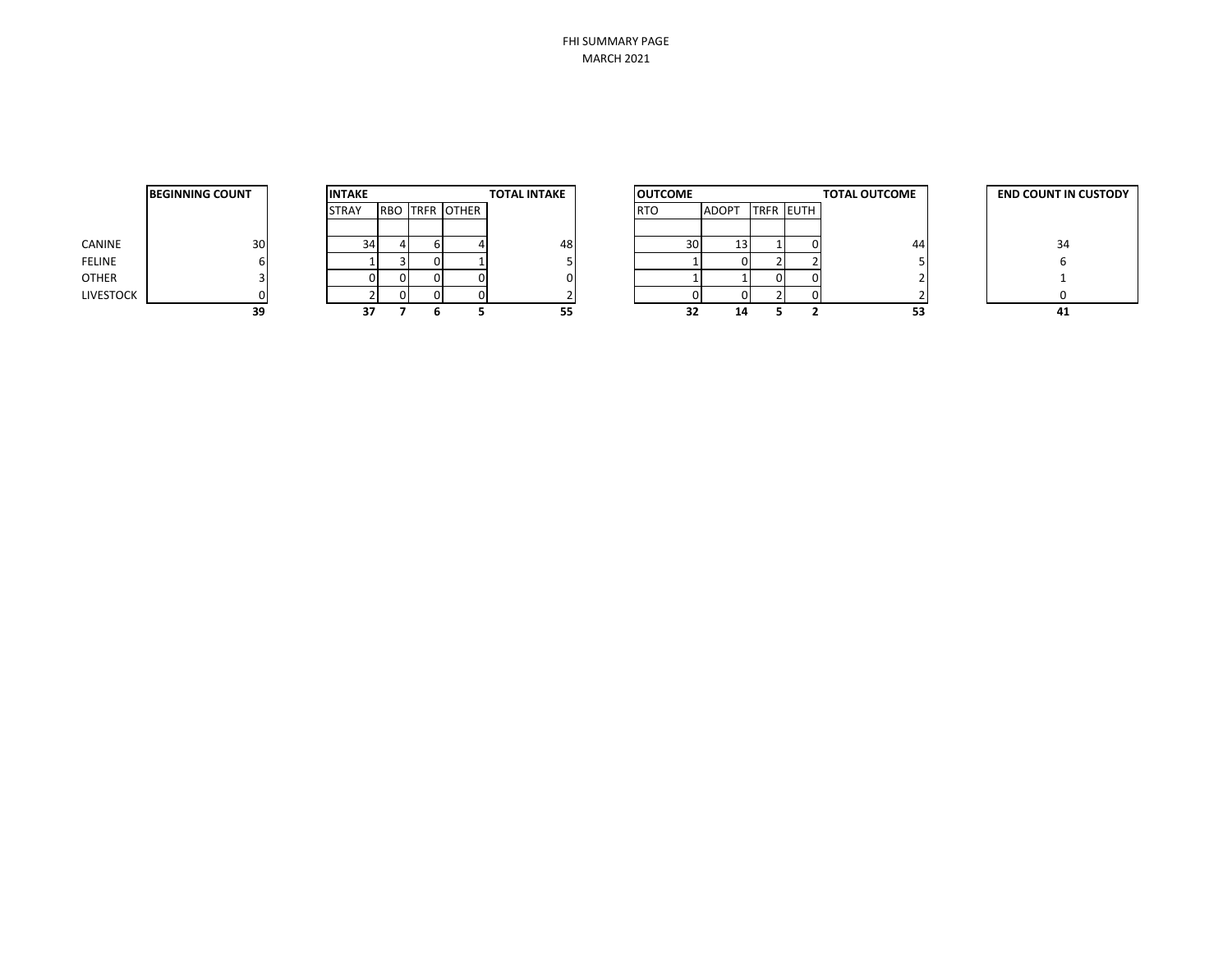## FHI ACTIVITY SUMMARY MARCH 2021

| <b>TOTAL CALLS</b>   |                           | 57           |
|----------------------|---------------------------|--------------|
|                      | <b>DISPATCH INITIATED</b> | 17           |
|                      | <b>RESIDENT INITIATED</b> | 40           |
|                      | <b>FREMONT</b>            | 54           |
|                      | <b>COUNTY</b>             | 3            |
|                      |                           |              |
|                      | <b>REGULAR HOURS</b>      | 49           |
|                      | <b>AFTER HOURS</b>        | 8            |
|                      |                           |              |
| MICROCHIPS SOLD      |                           | 3            |
| <b>LICENSES SOLD</b> |                           | 48           |
| <b>COMPLAINTS</b>    |                           | $\mathbf{1}$ |
| <b>TOTAL STRAYS</b>  |                           | 37           |
| LEO ASSIST/HOLD      |                           | 5            |
| <b>TNR PROJECTS</b>  | <b>PENDING</b>            | 1            |
|                      | <b>IN PROGRESS</b>        | $\mathbf{1}$ |
|                      | <b>CLOSED</b>             | 0            |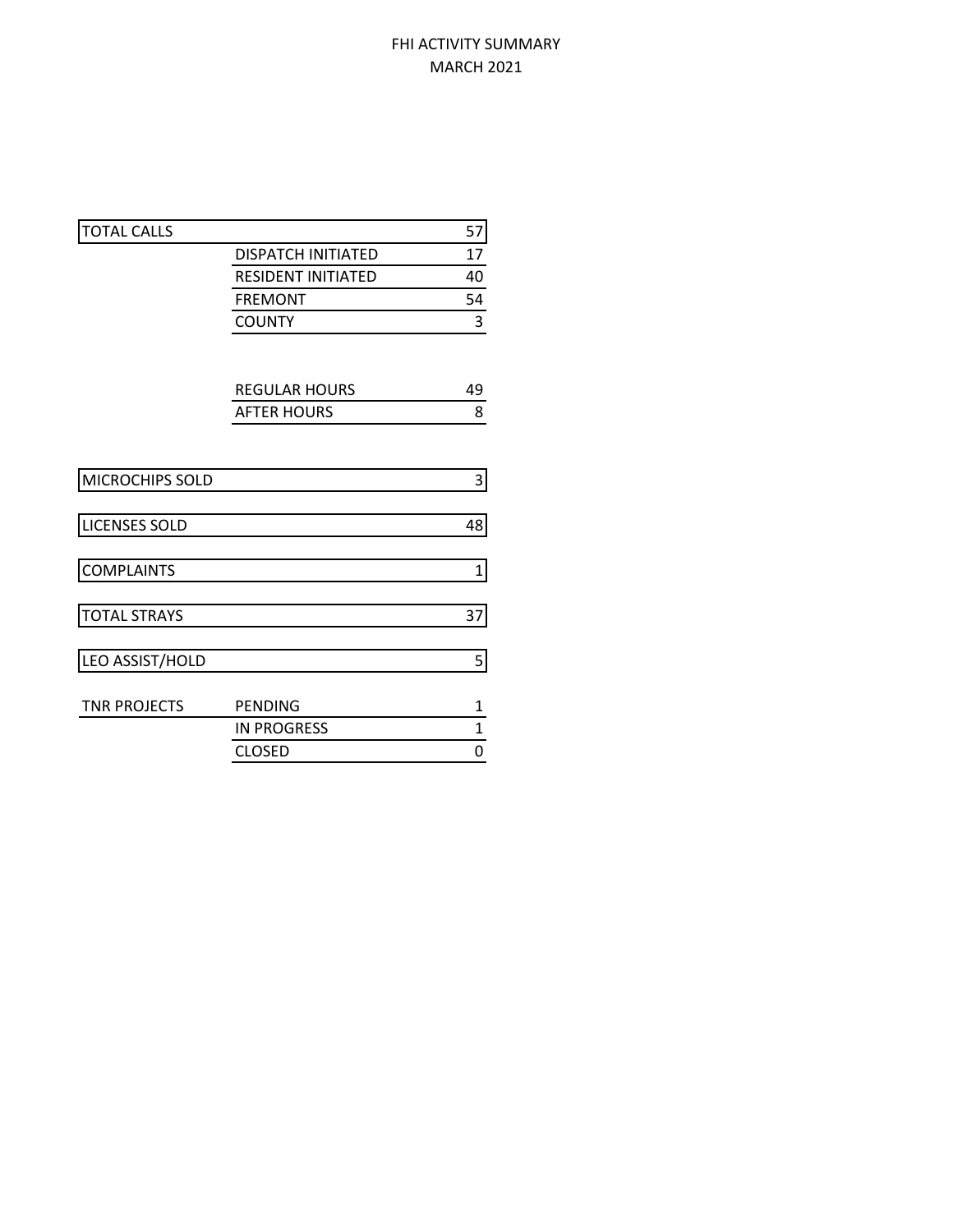## FHI INTAKE REPORT MARCH 2021

| Intake Date | Intake Type Pet Name |                       | <b>Pet Breed</b>                         | Pet Type |
|-------------|----------------------|-----------------------|------------------------------------------|----------|
| 03/28/2021  | Other                | <b>AC Tandy</b>       | <b>Domestic Shorthair</b>                | Cat      |
| 03/27/2021  | <b>RBO</b>           | <b>AC Lucky</b>       | <b>Domestic Shorthair</b>                | Cat      |
| 03/27/2021  | <b>RBO</b>           | <b>AC Nemo</b>        | <b>Domestic Shorthair</b>                | Cat      |
| 03/28/2021  | <b>RBO</b>           | <b>AC Ralf</b>        | <b>Domestic Shorthair</b>                | Cat      |
| 03/01/2021  | <b>SAL</b>           | <b>AC Sketch</b>      | <b>Domestic Short Hair</b>               | Cat      |
| 03/13/2021  | Other                | AC Charlie (Rodeway)  | Dachshund, Terriers (Small)              | Dog      |
| 03/13/2021  | Other                | <b>AC Loki</b>        | Labrador Retriever, Pit Bull Terrier     | Dog      |
| 3/26/2021   | Other                | Maggie                | Shih Tzu                                 | Dog      |
| 03/03/2021  | <b>RBO</b>           | Dylan                 | Yorkie, Yorkshire Terrie                 | Dog      |
| 03/17/2021  | <b>RBO</b>           | <b>Noelle</b>         | <b>Labrador Retriever</b>                | Dog      |
| 03/20/2021  | <b>RBO</b>           | <b>AC Goldie</b>      | <b>Golden Retriever</b>                  | Dog      |
| 03/29/2021  | <b>RBO</b>           | Gunner                | <b>Pit Bull Terrier</b>                  | Dog      |
| 03/02/2021  | <b>SAL</b>           | <b>AC Brody</b>       | Corgi                                    | Dog      |
| 03/02/2021  | <b>SAL</b>           | <b>AC Polly</b>       | Fox Terrier (Wirehaired)                 | Dog      |
| 03/04/2021  | <b>SAL</b>           | <b>AC Steele</b>      | American Bulldog                         | Dog      |
| 03/06/2021  | <b>SAL</b>           | <b>AC Aspen</b>       | Pomeranian, Husky                        | Dog      |
| 03/06/2021  | <b>SAL</b>           | <b>AC Chestnut</b>    | Lhasa Apso                               | Dog      |
| 03/06/2021  | <b>SAL</b>           | <b>AC Moose</b>       | Labrador Retriever                       | Dog      |
| 03/06/2021  | <b>SAL</b>           | <b>AC Rosie</b>       | <b>Pit Bull Terrier</b>                  | Dog      |
| 03/06/2021  | <b>SAL</b>           | <b>AC Scooter</b>     | Shih Tzu                                 | Dog      |
| 03/07/2021  | <b>SAL</b>           | AC Maggie             | <b>Brittany</b>                          | Dog      |
| 03/07/2021  | <b>SAL</b>           | <b>AC Penny</b>       | <b>Labrador Retriever</b>                | Dog      |
| 03/08/2021  | <b>SAL</b>           | <b>AC Luna</b>        | Husky                                    | Dog      |
| 03/09/2021  | <b>SAL</b>           | <b>AC Hoser</b>       | French Bulldog                           | Dog      |
| 03/10/2021  | <b>SAL</b>           | <b>AC Bella Husky</b> | Husky                                    | Dog      |
| 03/14/2021  | <b>SAL</b>           | <b>AC Biggie</b>      | Chihuahua, Yorkie, Yorkshire Terrie      | Dog      |
| 03/14/2021  | <b>SAL</b>           | AC Charlie (Tommy's)  | Collie, Shepherds (All Types)            | Dog      |
| 03/14/2021  | <b>SAL</b>           | <b>AC Luna Belle</b>  | Yorkie, Yorkshire Terrie                 | Dog      |
| 03/14/2021  | <b>SAL</b>           | <b>AC Maddie</b>      | Alaskan Malamute                         | Dog      |
| 03/15/2021  | <b>SAL</b>           | AC Ziggy              | Schnauzer (Standard), Poodle (Miniature) | Dog      |
| 03/16/2021  | <b>SAL</b>           | AC Jim                | Greyhound                                | Dog      |
| 03/18/2021  | <b>SAL</b>           | <b>AC</b> Indie       | <b>Labrador Retriever</b>                | Dog      |
| 03/19/2021  | <b>SAL</b>           | <b>AC Thor</b>        | Husky                                    | Dog      |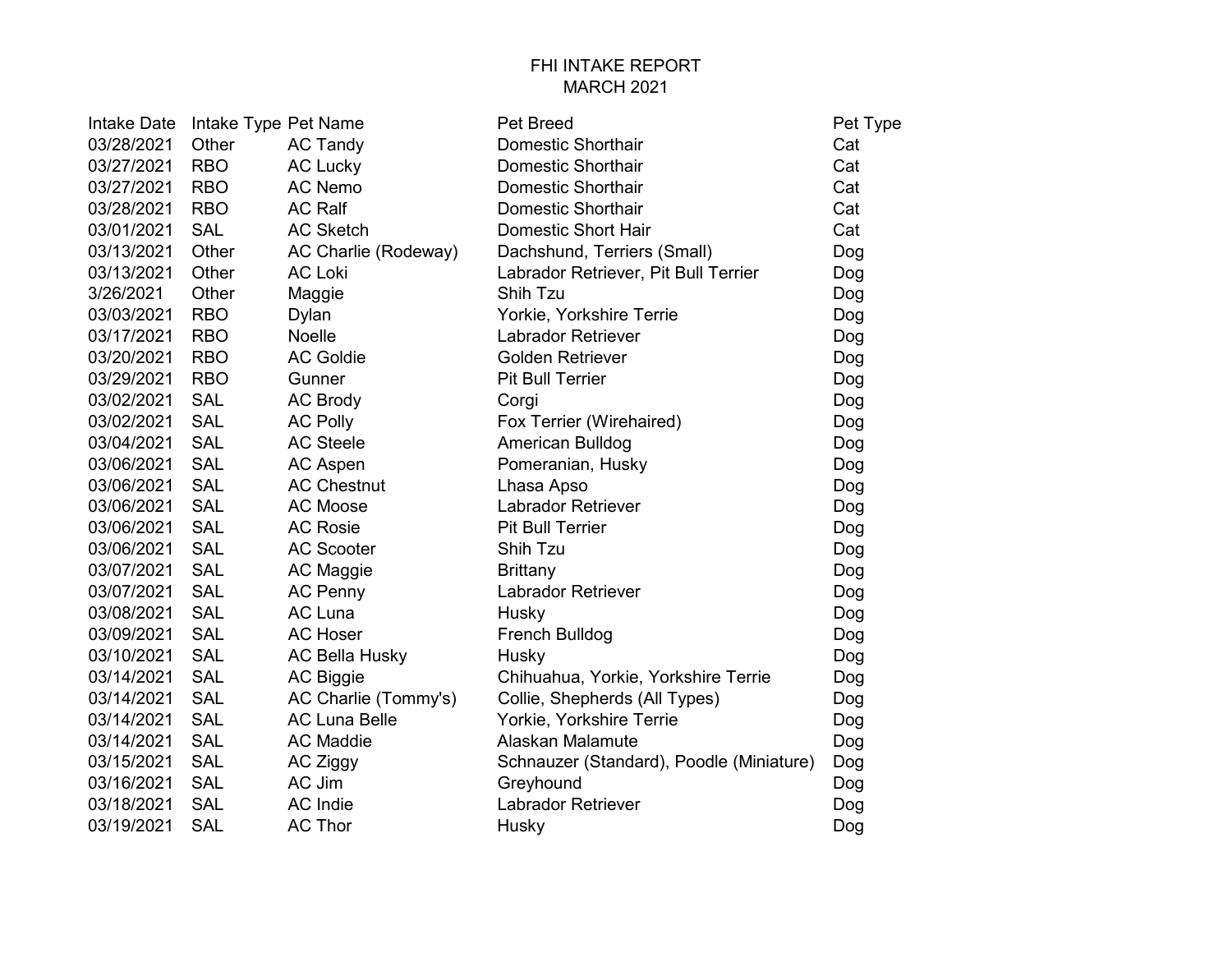## FHI INTAKE REPORT MARCH 2021

| 03/19/2021  | <b>SAL</b>  | AC Tyson                | Shepherds (All Types)      |    | Dog         |              |                |
|-------------|-------------|-------------------------|----------------------------|----|-------------|--------------|----------------|
| 03/20/2021  | <b>SAL</b>  | <b>AC Crimson</b>       | <b>Boxer</b>               |    | Dog         |              |                |
| 03/20/2021  | <b>SAL</b>  | <b>AC Rudy</b>          | Shih Tzu                   |    | Dog         |              |                |
| 03/27/2021  | <b>SAL</b>  | AC Bella 521            | Pomeranian                 |    | Dog         |              |                |
| 03/27/2021  | <b>SAL</b>  | <b>AC Marny</b>         | <b>German Shepherd Dog</b> |    | Dog         |              |                |
| 03/28/2021  | <b>SAL</b>  | <b>AC Casey</b>         | <b>Labrador Retriever</b>  |    | Dog         |              |                |
| 03/28/2021  | <b>SAL</b>  | <b>AC Theodore</b>      | Maltese                    |    | Dog         |              |                |
| 03/28/2021  | SAL         | AC Theodore 2nd offense | <b>Maltese</b>             |    | Dog         |              |                |
| 03/30/2021  | <b>SAL</b>  | AC 19 & Pine Pup        | <b>Labrador Retriever</b>  |    | Dog         |              |                |
| 03/30/2021  | <b>SAL</b>  | AC Layka                | <b>Pit Bull Terrier</b>    |    | Dog         |              |                |
| 03/31/2021  | SAL         | AC Calypso 2nd offense  | Poodle (Standard)          |    | Dog         |              |                |
| 03/31/2021  | <b>SAL</b>  | AC Lola 2nd offense     | Chihuahua                  |    | Dog         |              |                |
| 03/31/2021  | <b>SAL</b>  | AC Zeus 2nd offense     | <b>Great Dane</b>          |    | Dog         |              |                |
| 03/10/2021  | <b>TRFR</b> | Damon                   | Pomeranian                 |    | Dog         |              |                |
| 03/10/2021  | <b>TRFR</b> | Elaina                  | Pomeranian                 |    | Dog         |              |                |
| 03/10/2021  | <b>TRFR</b> | <b>Stefan</b>           | Pomeranian                 |    | Dog         |              |                |
| 03/10/2021  | <b>TRFR</b> | Tito                    | Chihuahua                  |    | Dog         |              |                |
| 03/11/2021  | <b>TRFR</b> | Jack                    | Shepherds (All Types)      |    | Dog         |              |                |
| 3/11/2021   | <b>TRFR</b> | Jenny                   | Shepherds (All Types)      |    | Dog         |              |                |
| 03/15/2021  | <b>SAL</b>  | AC Rooster (Pierce)     | Other                      |    | Farm Animal |              |                |
|             |             |                         | <b>DOG</b>                 |    | <b>CAT</b>  | <b>OTHER</b> |                |
| <b>SAL</b>  | 37          |                         |                            | 34 |             |              | $\overline{c}$ |
| <b>RBO</b>  | 7           |                         |                            | 4  |             | 3            | 0              |
| Transfer In | 6           |                         |                            | 6  |             | 0            | 0              |
| Other       | 5           |                         |                            | 4  |             | 1            | 0              |

**March 2021** 55 2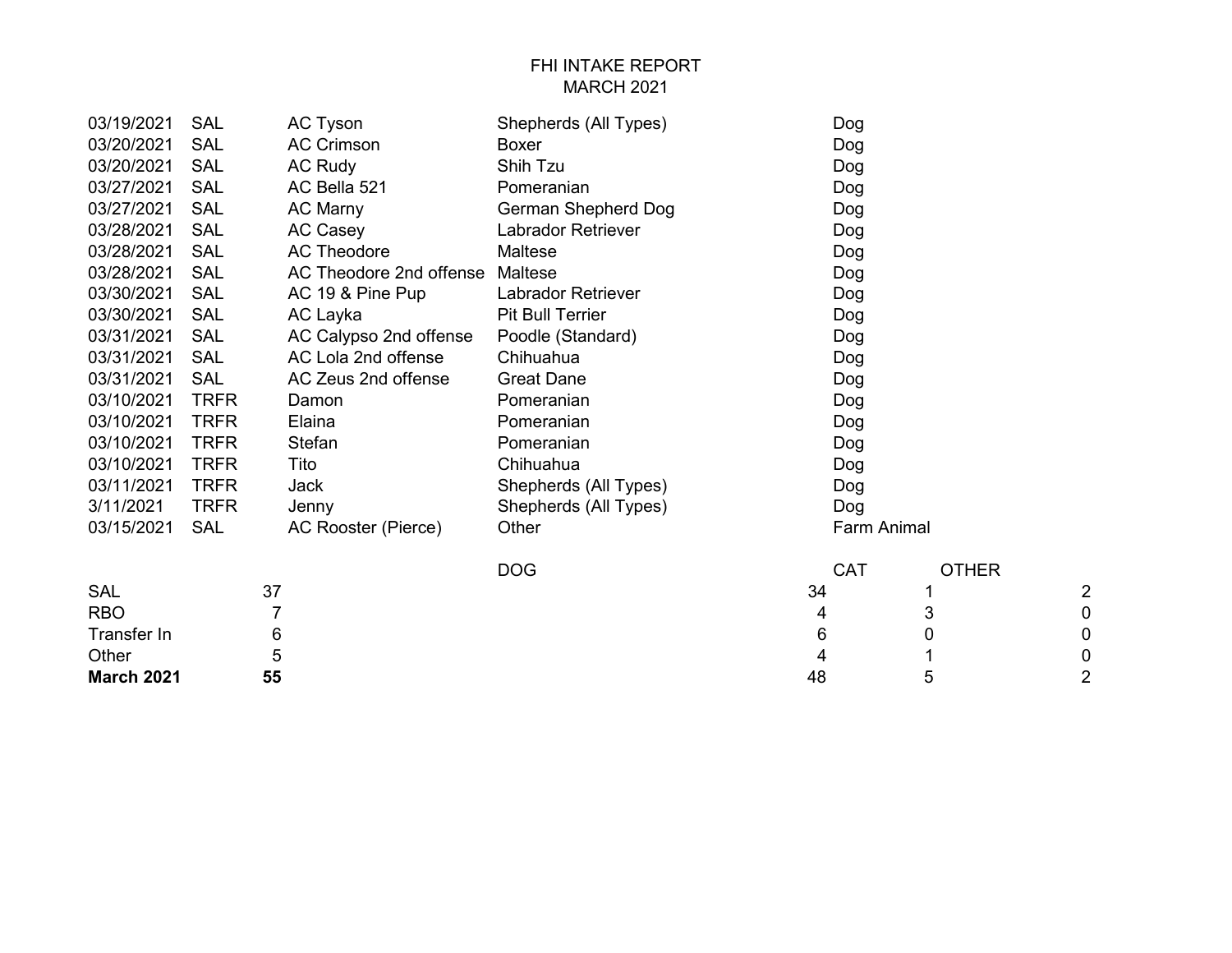#### FHI OUTCOME REPORT MARCH 2021

03/02/2021 Euthanized 1 day AC Sketch Domestic Short Hair Cat<br>03/19/2021 Euthanized about 1 month AC Freeway Domestic Mediumha Cat 03/19/2021 Euthanized about 1 month AC Freeway Domestic Mediumha Cat 03/30/2021 RTO 2 days AC Tandy Domestic Shorthair Cat 03/17/2021 Transferred 28 days AC Highway Domestic Shorthair Cat 03/26/2021 Transferred about 1 month AC Chaos Domestic Longhair, Cat 03/12/2021 Adopted 9 months Blizzard Pekingese Dog 03/19/2021 Adopted 2 months Tank Tank Pit Bull Terrier, HuskDog 03/22/2021 Adopted about 2 months Smokey Charles Bachshund Dog 03/24/2021 Adopted 2 months Buddy Buddy Labrador Retriever, IDog 03/24/2021 Adopted 2 months Abby Labrador Retriever, IDog 03/24/2021 Adopted about 1 month AC Hennesey Beagle Dog 03/26/2021 Adopted 3 months TJ Pit Bull Terrier Dog 03/26/2021 Adopted 24 days AC Polly Fox Terrier (WirehairDog) 03/28/2021 Adopted 4 months DOZER Pit Bull Terrier Dog 03/28/2021 Adopted 4 months KJ Pit Bull Terrier Dog 03/28/2021 Adopted 4 months Pip Pit Bull Terrier Dog 03/28/2021 Adopted about 1 month AC Blue Beagle Dog 03/29/2021 Adopted about 1 month AC Malibu Beagle Dog 03/04/2021 RTO 2 days AC Brody Corgi Dog 03/04/2021 RTO less than 5 seconds AC Steele American Bulldog Dog 03/06/2021 RTO less than 5 seconds AC Moose Labrador Retriever Dog 03/06/2021 RTO less than 5 seconds AC Aspen Pomeranian, Husky Dog 03/06/2021 RTO less than 5 seconds AC Chestnut Lhasa Apso Dog 03/06/2021 RTO less than 5 seconds AC Scooter Shih Tzu Dog 03/08/2021 RTO 1 day 1 AC Penny Labrador Retriever Dog 03/08/2021 RTO 1 day AC Maggie Brittany Dog 03/10/2021 RTO less than 5 seconds AC Bella Husky Husky Dog 03/12/2021 RTO 3 days AC Hoser French Bulldog Dog 03/12/2021 RTO 16 days AC Theodore Maltese Dog 03/14/2021 RTO less than 5 seconds AC Biggie Chihuahua, Yorkie, 'Dog 03/14/2021 RTO less than 5 seconds AC Luna Belle Yorkie, Yorkshire TeDog 03/15/2021 RTO 4 days Jack Shepherds (All Type Dog 03/16/2021 RTO 3 days AC Charlie (Rodeway) Dachshund, Terriers Dog

Outtake Date Outtake Type Average Length of Stay Pet Name Pet Breed Pet Type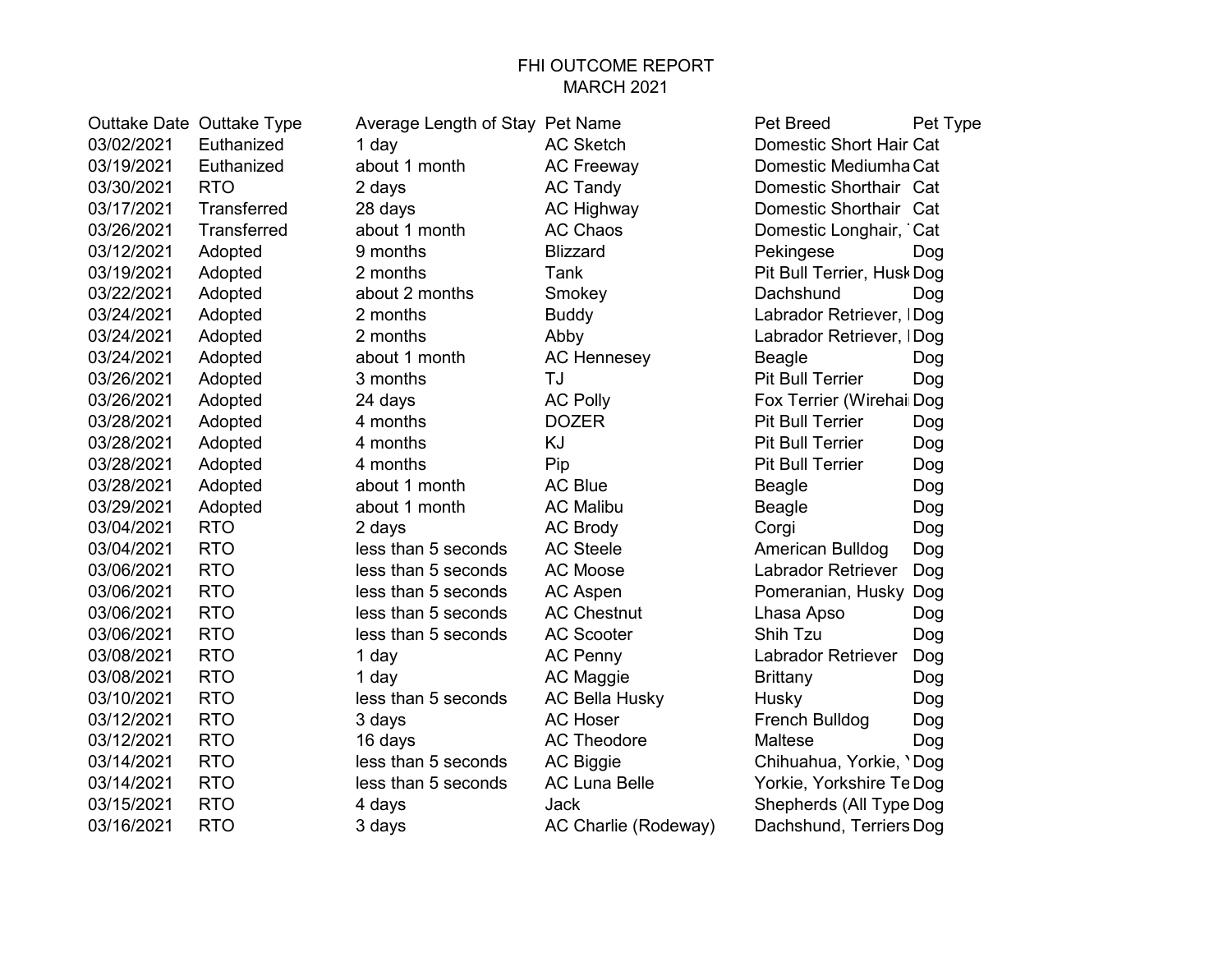# FHI OUTCOME REPORT MARCH 2021

| 03/16/2021   | <b>RTO</b>         | 3 days              | <b>AC Loki</b>          | Labrador Retriever, IDog |                  |
|--------------|--------------------|---------------------|-------------------------|--------------------------|------------------|
| 03/16/2021   | <b>RTO</b>         | 2 days              | AC Charlie (Tommy's)    | Collie, Shepherds (ADog  |                  |
| 03/16/2021   | <b>RTO</b>         | 1 day               | AC Ziggy                | Schnauzer (Standar Dog   |                  |
| 03/16/2021   | <b>RTO</b>         | less than 5 seconds | AC Jim                  | Greyhound                | Dog              |
| 03/18/2021   | <b>RTO</b>         | 4 days              | <b>AC Maddie</b>        | Alaskan Malamute         | Dog              |
| 03/19/2021   | <b>RTO</b>         | 1 day               | AC Indie                | Labrador Retriever       | Dog              |
| 03/19/2021   | <b>RTO</b>         | less than 5 seconds | <b>AC Thor</b>          | Husky                    | Dog              |
| 03/20/2021   | <b>RTO</b>         | 1 day               | AC Tyson                | Shepherds (All Type Dog  |                  |
| 03/21/2021   | <b>RTO</b>         | 1 day               | <b>AC Crimson</b>       | Boxer                    | Dog              |
| 03/21/2021   | <b>RTO</b>         | 1 day               | <b>AC Rudy</b>          | Shih Tzu                 | Dog              |
| 03/27/2021   | <b>RTO</b>         | less than 5 seconds | AC Bella 521            | Pomeranian               | Dog              |
| 03/28/2021   | <b>RTO</b>         | less than 5 seconds | AC Theodore 2nd offense | Maltese                  | Dog              |
| 03/29/2021   | <b>RTO</b>         | 1 day               | <b>AC Casey</b>         | Labrador Retriever       | Dog              |
| 03/30/2021   | <b>RTO</b>         | 3 days              | AC Marny                | German Shepherd LDog     |                  |
| 03/30/2021   | <b>RTO</b>         | less than 5 seconds | AC Layka                | <b>Pit Bull Terrier</b>  | Dog              |
| 03/20/2021   | Transferred        | less than 5 seconds | <b>AC Goldie</b>        | Golden Retriever         | Dog              |
| 03/14/2021   | <b>Transferred</b> | 1 day               | AC Rooster (Pierce)     | Other                    | Farm Animal      |
| 03/30/2021   | Adopted            | 4 months            | Seymour                 | American                 | Rabbit           |
| 3/13/2021    | Transferred        | 1 day               | AC Rooster (C Field)    | Other                    | Farm Animal      |
|              |                    | <b>DOG</b>          | <b>CAT</b>              | <b>OTHER</b>             | <b>LIVESTOCK</b> |
| <b>RTO</b>   |                    | 32                  | 30                      |                          | 0                |
| <b>ADOPT</b> |                    | 14                  | 13<br>0                 |                          | 0                |
| <b>TRFR</b>  |                    | 5                   | 2<br>1                  | 0                        | $\overline{c}$   |

EUTH 2 0 2 0 0

53 44 5 2 2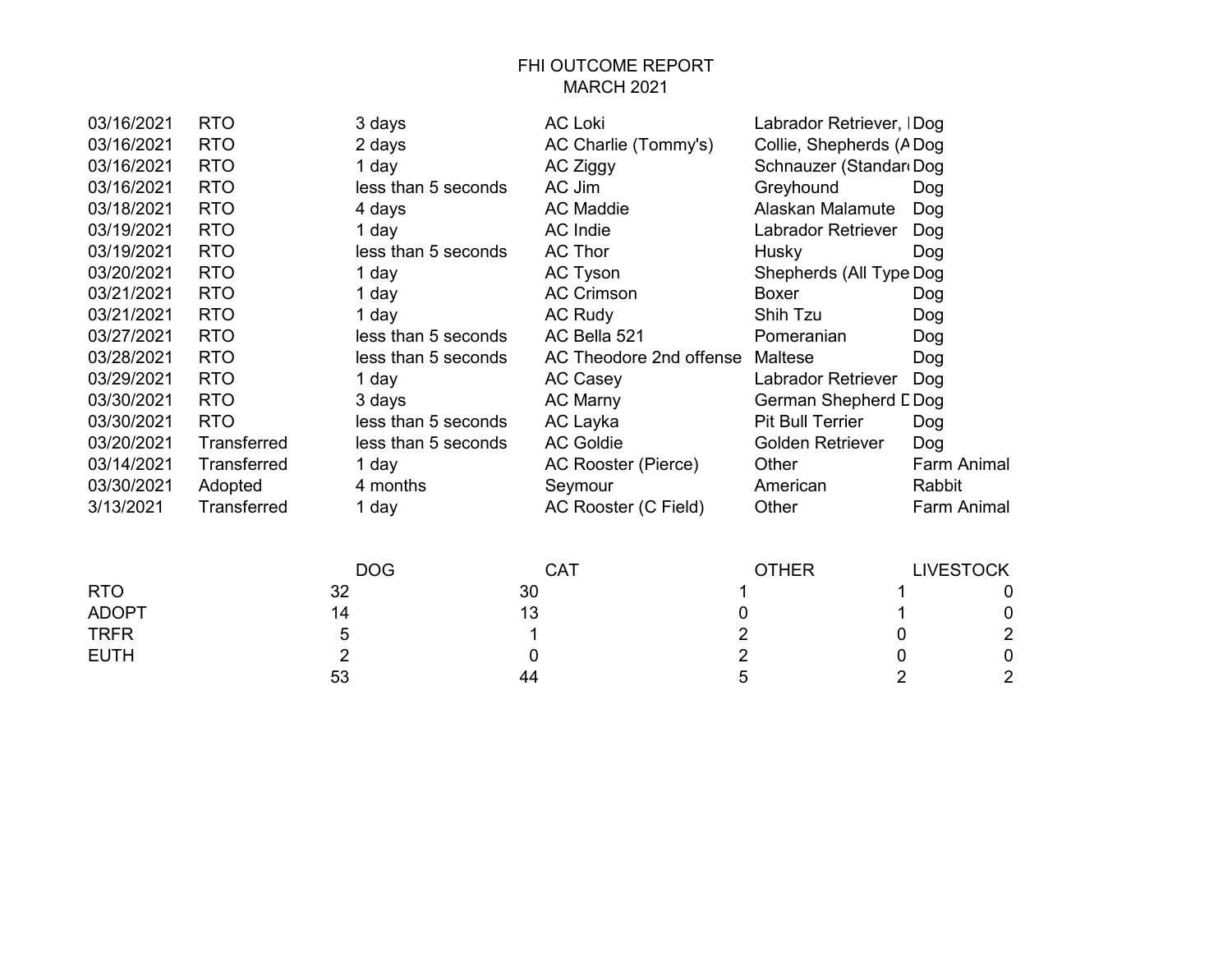#### FHI END OF MONTH IN CUSTODY MARCH 2021

| <b>Intake Date</b> | Intake Type                  | <b>Pet Name</b>     | <b>Pet Breed</b>                      |     | Pet Type Current Status |
|--------------------|------------------------------|---------------------|---------------------------------------|-----|-------------------------|
| 02/08/2021         | <b>Stray At Large</b>        | <b>AC Siracha</b>   | Tabby, Tortoiseshell                  | Cat | Available               |
| 02/18/2021         | Relinquished By Owner        | <b>AC Pretzel</b>   | <b>Domestic Shorthair</b>             | Cat | Fostered - Hold         |
| 03/27/2021         | Relinquished By Owner        | <b>AC Lucky</b>     | Domestic Shorthair                    | Cat | Hold                    |
| 03/27/2021         | Relinquished By Owner        | <b>AC Nemo</b>      | <b>Domestic Shorthair</b>             | Cat | Hold                    |
| 03/28/2021         | Relinquished By Owner        | <b>AC Ralf</b>      | <b>Domestic Shorthair</b>             | Cat | Hold                    |
| 3/11/2021          | <b>Stray At Large</b>        | <b>Ritz</b>         | Blue Heeler, Shepherd (Unk Dog        |     | Available               |
| 01/21/2021         | <b>Stray At Large</b>        | <b>JESSIE JAMES</b> | Cane Corso, Pit Bull Terrier Dog      |     | Available               |
| 01/27/2021         | Relinquished By Owner        | <b>AC BELLA</b>     | Boxer, Bullmastiff                    | Dog | Available               |
| 02/26/2021         | Relinquished By Owner        | <b>AC Jazzy</b>     | Boxer, Staffordshire Bull Ter Dog     |     | Available               |
| 03/10/2021         | <b>Transferred In</b>        | Tito                | Chihuahua                             | Dog | Foster to Adopt         |
| 10/29/2020         | <b>Relinquished By Owner</b> | Caesar              | Chihuahua, Mixed Breed                | Dog | Foster to Adopt         |
| 01/23/2021         | <b>Transferred In</b>        | Gator               | Chihuahua, Terriers (Small) Dog       |     | Foster to Adopt         |
| 02/13/2021         | Relinquished By Owner        | <b>AC Ari</b>       | Labrador Retriever, Pit Bull Dog      |     | Foster to Adopt         |
| 02/17/2021         | Transferred In               | Audry               | Chihuahua                             | Dog | Foster to Adopt         |
| 09/29/2017         | <b>Transferred In</b>        | Shady               | American Staffordshire Terri Dog      |     | Fostered                |
| 09/14/2020         | <b>Stray At Large</b>        | Hank                | Border Collie, Mixed Breed            | Dog | Fostered                |
| 11/16/2020         | Relinquished By Owner        | <b>DJ</b>           | <b>Pit Bull Terrier</b>               | Dog | Fostered                |
| 12/01/2020         | <b>Relinquished By Owner</b> | Toby                | Labrador Retriever, Blue He Dog       |     | Fostered                |
| 12/14/2020         | <b>Relinquished By Owner</b> | Murphy              | <b>German Shorthaired Pointer Dog</b> |     | Fostered                |
| 01/13/2021         | <b>Transferred In</b>        | Savannah            | Husky                                 | Dog | Fostered                |
| 02/18/2021         | <b>Relinquished By Owner</b> | Ted                 | <b>Labrador Retriever</b>             | Dog | Fostered                |
| 02/22/2021         | <b>Relinquished By Owner</b> | Lulu                | Lhasa Apso                            | Dog | Fostered                |
| 03/03/2021         | Relinquished By Owner        | Dylan               | Yorkie, Yorkshire Terrie              | Dog | Fostered                |
| 03/08/2021         | <b>Stray At Large</b>        | <b>AC Luna</b>      | Husky                                 | Dog | Fostered                |
| 03/17/2021         | Relinquished By Owner        | <b>Noelle</b>       | <b>Labrador Retriever</b>             | Dog | Fostered                |
| 03/29/2021         | <b>Relinquished By Owner</b> | Gunner              | <b>Pit Bull Terrier</b>               | Dog | Fostered - Hold         |
| 03/06/2021         | <b>Stray At Large</b>        | <b>AC Rosie</b>     | <b>Pit Bull Terrier</b>               | Dog | Fostered-Hold           |
| 03/10/2021         | Transferred In               | Damon               | Pomeranian                            | Dog | Hold                    |
| 03/10/2021         | <b>Transferred In</b>        | Elaina              | Pomeranian                            | Dog | Hold                    |
| 03/10/2021         | Transferred In               | Stefan              | Pomeranian                            | Dog | Hold                    |
| 03/30/2021         | <b>Stray At Large</b>        |                     | AC 19 & Pine Pup Labrador Retriever   | Dog | Hold                    |